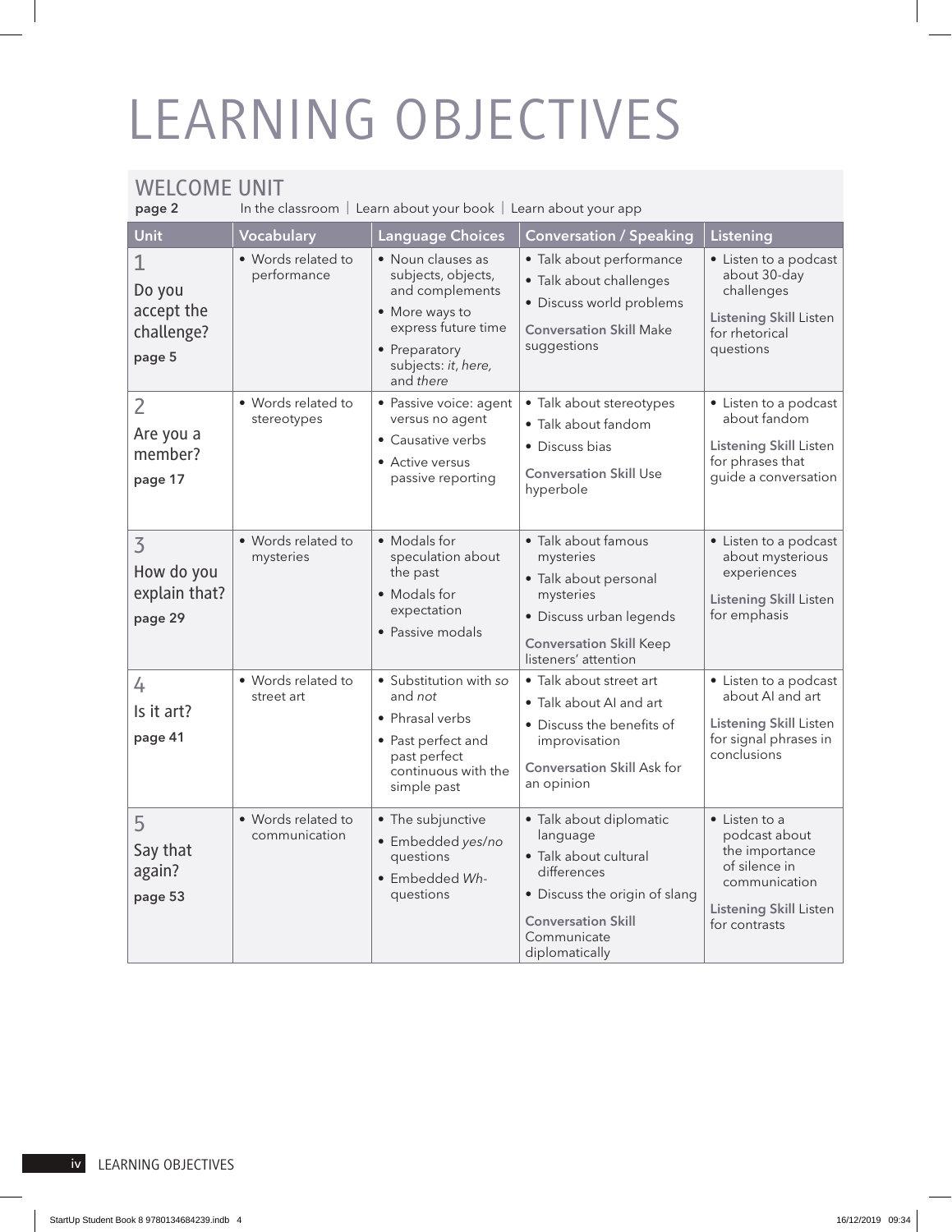| Pronunciation                                    | Video Talk / Discussion                                                                                                                                    | Reading                                                                                           | Writing                                                                                      | <b>Problem Solving</b>                                                                                |
|--------------------------------------------------|------------------------------------------------------------------------------------------------------------------------------------------------------------|---------------------------------------------------------------------------------------------------|----------------------------------------------------------------------------------------------|-------------------------------------------------------------------------------------------------------|
| • Final intonation<br>in rhetorical<br>questions | • Listen to or watch a talk<br>about solving world<br>problems<br>Note-taking Skill Create a<br>matrix chart                                               | • Read about viral<br>challenges<br><b>Reading Skill</b><br>Check-Underline-<br>Question          | • Write a narrative<br>essay<br><b>Writing Skill Vary</b><br>sentence<br>construction        | • Consider ways in<br>which people can<br>reduce stress                                               |
|                                                  | <b>Discussion Skill Ask</b><br>follow-up questions                                                                                                         |                                                                                                   |                                                                                              |                                                                                                       |
| • Stress in<br>causative verb<br>phrases         | • Listen to or watch a talk<br>about bias<br><b>Note-taking Skill Use</b><br>abbreviations and<br>symbols<br>Discussion Skill Build on<br>ideas            | • Read about<br>virtual<br>friendships<br><b>Reading Skill</b><br>Identify key<br>information     | • Write a compare<br>and contrast essay<br><b>Writing Skill Use</b><br>transition words      | • Consider ways in<br>which people can<br>be more critical<br>about news they<br>encounter            |
| • Reduction of<br>modal perfects                 | • Listen to or watch a talk<br>about urban legends<br><b>Note-taking Skill Use</b><br>mapping<br><b>Discussion Skill</b><br>Acknowledge ideas              | • Read about life's<br>mysteries<br><b>Reading Skill</b><br>Respond to the<br>writer              | • Write a plot<br>summary<br><b>Writing Skill Build</b><br>excitement                        | • Consider how<br>people might<br>be convinced<br>to review<br>current scientific<br>evidence         |
| • Stress in phrasal<br>verbs                     | • Listen to or watch a talk<br>about improvisation<br>Note-taking Skill Use an<br>outline<br>Discussion Skill Say "yes"<br>to keep a conversation<br>going | • Read about a<br>famous festival<br><b>Reading Skill</b><br>Summarize<br>paragraphs              | • Write a descriptive<br>essay<br><b>Writing Skill Use</b><br>different tenses               | • Consider ways<br>to ensure that<br>the sale and<br>resale of art is<br>fair to everyone<br>involved |
| • Contrastive<br>stress                          | • Listen to or watch a talk<br>about slang<br>Note-taking Skill Know<br>what to write<br><b>Discussion Skill Speculate</b>                                 | • Read about<br>communicating<br>with aliens<br><b>Reading Skill</b><br>Recognize word<br>choices | • Write a rhetorical<br>analysis<br><b>Writing Skill Vary</b><br>placement of<br>transitions | • Consider whether<br>the group of<br>origin affects a<br>word's inclusion<br>in the dictionary       |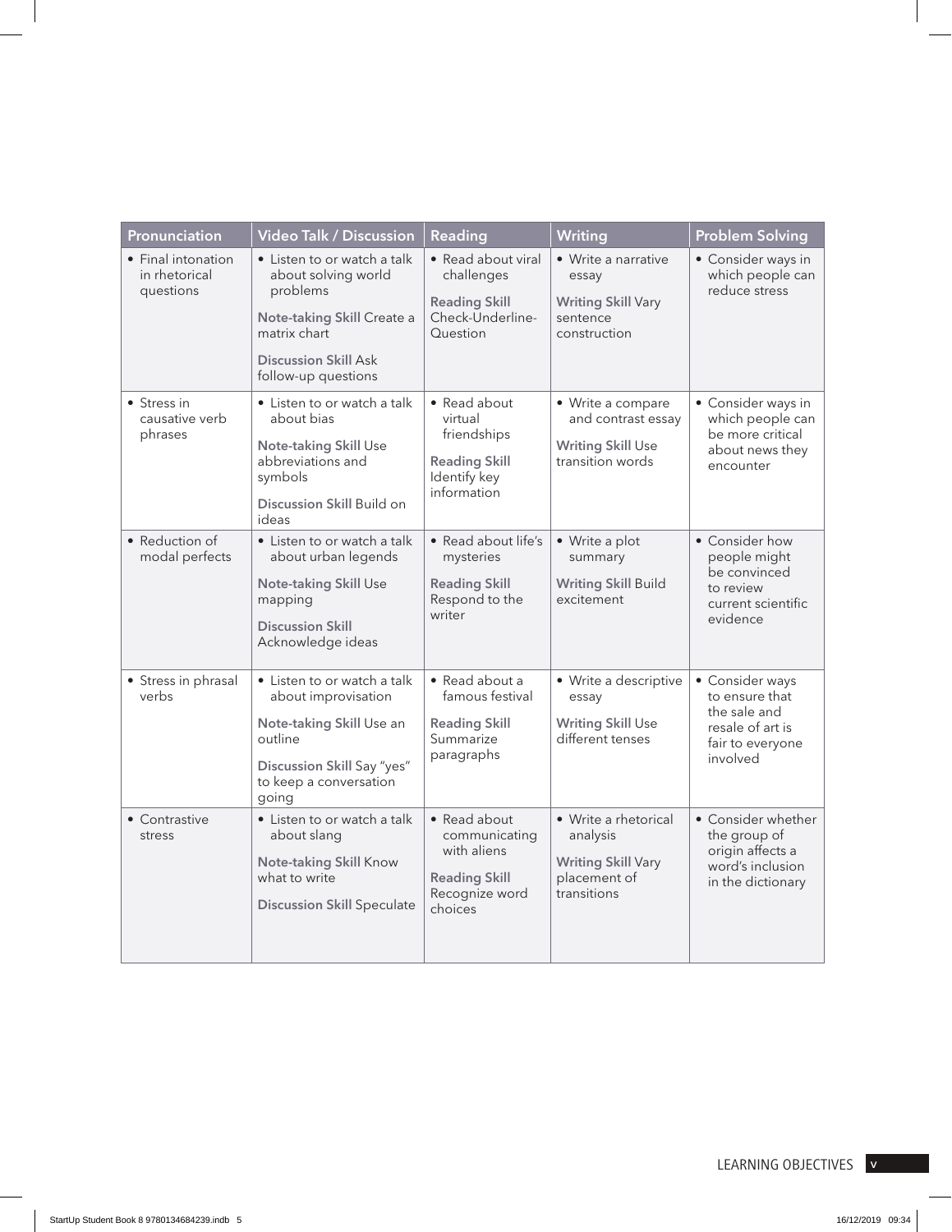| Unit                                                                | Vocabulary                            | <b>Language Choices</b>                                                                                                                                                           | <b>Conversation / Speaking</b>                                                                                                                                            | Listening                                                                                                    |
|---------------------------------------------------------------------|---------------------------------------|-----------------------------------------------------------------------------------------------------------------------------------------------------------------------------------|---------------------------------------------------------------------------------------------------------------------------------------------------------------------------|--------------------------------------------------------------------------------------------------------------|
| 6<br>What are<br>they hiding?<br>page 65                            | • Words related to<br>financial crime | • Restrictive and non-<br>restrictive relative<br>clauses<br>• Relative clauses<br>after prepositions<br>and quantity<br>expressions<br>• Reducing relative<br>clauses to phrases | • Talk about financial crime<br>• Talk about a system of<br>government<br>• Discuss power in society<br><b>Conversation Skill Show</b><br>interest with interjections     | • Listen to a podcast<br>about a system of<br>government<br><b>Listening Skill</b><br>Recognize<br>arguments |
| $\overline{7}$<br>So you think<br>we should<br>break up?<br>page 77 | • Words related to<br>persuasion      | • Negative gerunds<br>and infinitives<br>• Perfect gerunds and<br>infinitives<br>• Reported speech                                                                                | • Talk about the art of<br>persuasion<br>• Talk about a breakup<br>· Discuss monopolies<br><b>Conversation Skill</b><br>Negotiate                                         | • Listen to a podcast<br>about breakups<br><b>Listening Skill</b><br>Recognize stress on<br>key words        |
| 8<br>Get it?<br>page 89                                             | • Words related to<br>humor           | • Reduced adverb<br>time clauses<br>• Cause and effect in<br>participial phrases<br>• Participial adjectives<br>and nouns as<br>adjectives                                        | · Talk about humor<br>· Talk about laughter<br>• Discuss the art of joke<br>telling<br><b>Conversation Skill Express</b><br>concern                                       | • Listen to a podcast<br>about the science<br>of humor<br><b>Listening Skill</b><br>Recognize pauses         |
| 9<br>Can we talk<br>about this?<br>page 101                         | • Words related to<br>conflict        | · Implied<br>conditionals<br>• Inverted<br>conditionals<br>• Hope and wish                                                                                                        | • Talk about conflict<br>• Talk about how to deal<br>with conflict<br>• Discuss conflict in<br>narratives<br><b>Conversation Skill Repair</b><br>communication breakdowns | • Listen to a podcast<br>about conflict<br><b>Listening Skill Listen</b><br>for signal words                 |
| 10<br>How do you<br>feel?<br>page 113                               | • Words related to<br>emotions        | • Articles<br>• Too and enough<br>• Adverbs                                                                                                                                       | · Talk about emotions<br>• Talk about sadness<br>• Discuss happiness<br><b>Conversation Skill Show</b><br>empathy                                                         | • Listen to a podcast<br>about sadness<br><b>Listening Skill Listen</b><br>for questions                     |

| VOCABULARY / LANGUAGE CHOICES PRACTICE  page 125 |  |
|--------------------------------------------------|--|
|                                                  |  |